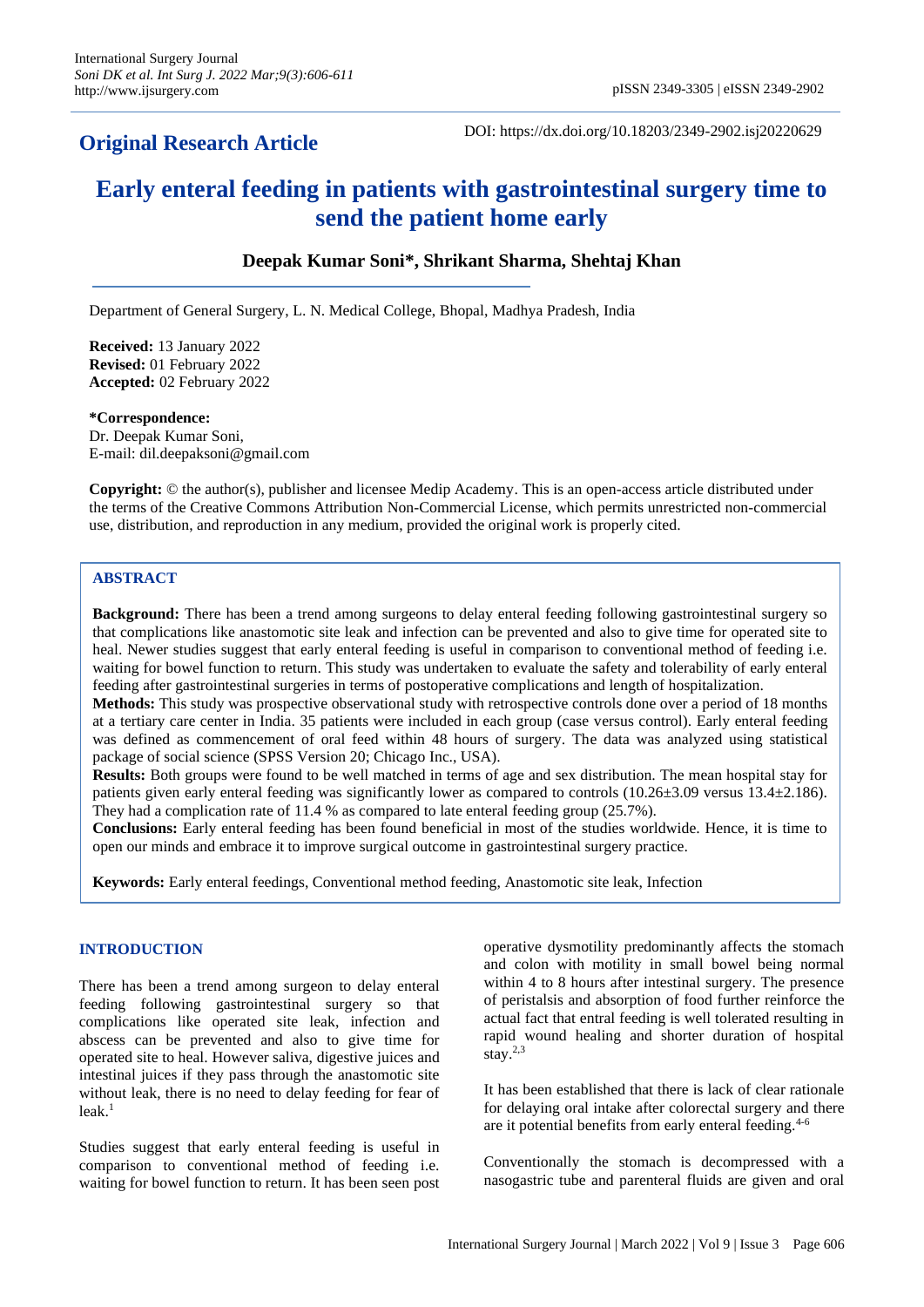feeding started after return of bowel movement. As ileus may be a common phenomenon after abdominal surgery.<sup>7</sup>

Many studies have proved that the routine use of a nasogastric tube after abdominal surgery and colorectal surgery might not be necessary. Studies were done to evaluate whether early enteral feeding after different abdominal surgeries and multisystem trauma could offer diminish stress response, improve immunity, wound healing and significantly decrease septic complications. This presumably occurs by stimulating enterocyte growth, leading to improved mucosal barrier function and decreased bacterial translocation. Motility studies that document return of small bowel peristalsis within hours after laparotomy provide the theoretical support for early postoperative feeding.<sup>8</sup>

It is known that the stomach and pancreas secrete 1-2 liters of fluid daily, which is quickly absorbed within the gut. 9 therefore, patients without a ryle's tube in postoperative period can tolerate high volumes of fluid. In addition, starvation changes the body's metabolism within 24 hours by increasing insulin resistance and reducing muscle function. Several studies suggested that after surgery, optimal nutritional status and maintenance of bowel function contribute significantly to wound healing. Early oral intake has also been suggested to scale back sepsis risk due to decreased bacterial colonization and decreased translocation through defects on the bowel mucosa into the blood circulation. Supported these findings, the concept of withholding oral intake postoperatively doesn't seem to be reasonable.<sup>10</sup>

The aim of this clinical study is to evaluate the safety and tolerability of early enteral feeding after gastrointestinal surgeries in terms of postoperative complications, and also the length of hospitalization.

#### **METHODS**

#### *Study design*

This was a prospective observational study with retrospective control taken from records, conducted in JK hospital undergoing gastrointestinal surgery from May 2019 to October 2020.

#### *Sample size*

The sample size was 70.

#### *Inclusion criteria*

Patients who underwent gastrointestinal surgery during study period.

## *Exclusion criteria*

Appendicectomy and cholecystectomy. Patients did not give consent for inclusion in the study.

#### *Methodology*

A total of 35 patients were included in early enteral feeding group prospectively and data of 35 patients (conventional methods of feeding) was taken from records. Early enteral feeding was defined as commencement of liquid sips or liquid diet per oral within 48 hrs post surgeries and if tolerated, then the patient was encouraged to continue with the same diet. If any complications were seen like vomiting or abdominal distension then the feeding was discontinued and the appropriate intervention was done.

Conventional method of feeding- defined as commencement of liquid sips or liquid diet per oral after reappearance of bowel sound, passing of flatus and motion.

#### *Statistical analysis*

All the data was entered in Microsoft excel sheet and analyzed using statistical package of social science (SPSS Version 20; Chicago Inc., USA) and p<0.05 was taken as significance.

#### **RESULTS**

There were 44 patients who were underwent gastrointestinal surgery at JK hospital but only 35 patients were included in study after applying the exclusion criteria. Retrospective data of 35 patients was taken from records (control group).

#### **Table 1: Distribution of patients by demographic variables (age group and sex).**

| Age<br>group      | <b>Male</b>           |      | <b>Female</b> |               |
|-------------------|-----------------------|------|---------------|---------------|
| Mean age          | 37.37                 |      | 36.42         |               |
|                   | n                     | $\%$ | n             | $\frac{6}{9}$ |
| $0$ to 19         | 3                     | 75   |               | 25            |
| 20 to 39          | 27                    | 71.1 | 11            | 28.9          |
| 40 to 59          | 19                    | 76.0 | 6             | 24.0          |
| $60$ and<br>above | $\mathcal{D}_{\cdot}$ | 66.7 |               | 33.3          |
| Total             | 51                    | 72.9 | 19            | 27.1          |

Overall the mean age of the participants was found to be  $37.11$  ( $\pm$ 12.25) years with most of the patients falling in the age group 20 to 39 years ( $n=38$ ,  $54.3\%$ ). The age of the participants ranged from 1 to 69 years. Median age was 35 years and mode was 45 years. Majority of the participants were males (n=51, 72.9%). The Male: Female ratio was 2.69:1. The mean age for male and female participants was 37.37 years and 36.42 years respectively.  $(p<0.05)$  (Table 1)

The two groups were found to be age matched  $(p<0.05)$ (Table 2).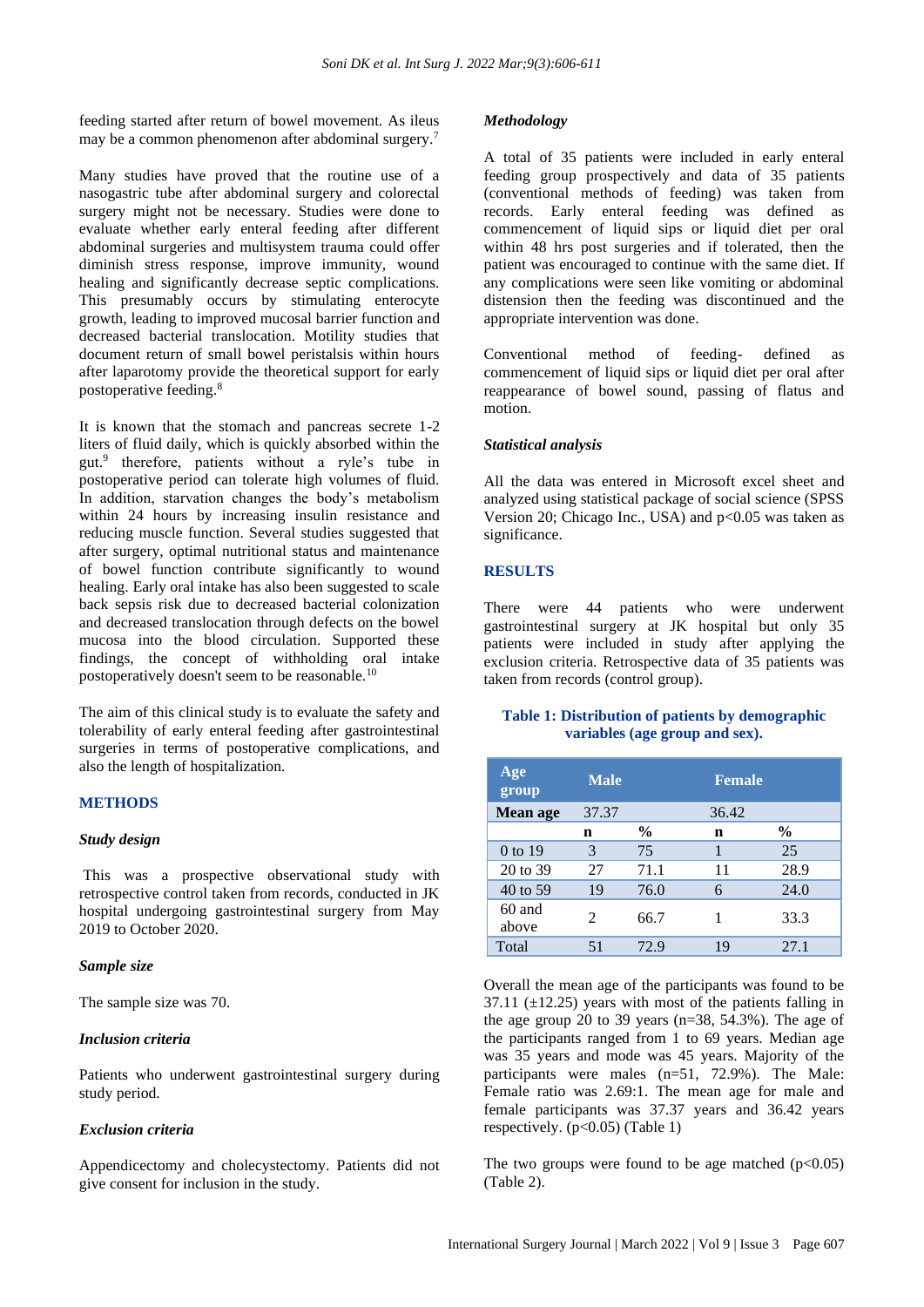## **Table 2: Age group comparisons (Early enteral feeding vs Conventional method of feeding).**

| <b>Attribute</b>           | <b>Early enteral</b><br>feeding<br>$group(n=35)$ | <b>Conventional</b><br>method of feeding<br>$group (n=35)$ |
|----------------------------|--------------------------------------------------|------------------------------------------------------------|
| <b>Mean Age</b><br>(years) | 38.09                                            | 36.14                                                      |
| Age group<br>(in years)    | N(%)                                             | N(%                                                        |
| 0 to 19                    | 3(8.6)                                           | 1(2.9)                                                     |
| 20 to 39                   | 15 (42.9)                                        | 23(65.7)                                                   |
| 40 to 59                   | 14(40)                                           | 11(31.4)                                                   |
| 60 and above               | 3(8.6)                                           | 0(0)                                                       |
| Total                      | 35 (100)                                         | 35 (100)                                                   |

## **Table 3: Distribution of participants in type of surgery.**

|                                  | <b>Overall</b> | <b>Early</b><br>enteral<br>feeding<br>group<br>$(n=35)$ |               | <b>Conventional</b><br>method of<br>feeding<br>$group(n=35)$ |               |
|----------------------------------|----------------|---------------------------------------------------------|---------------|--------------------------------------------------------------|---------------|
| <b>Type of</b><br><b>Surgery</b> | N(%)           | N                                                       | $\frac{0}{0}$ | N                                                            | $\frac{0}{0}$ |
| <b>Emergency</b>                 | 28 (40)        | 17                                                      | 48.6          | 11                                                           | 31.4          |
| <b>Routine</b>                   | 42(60)         | 18                                                      | 51.4          | 24                                                           | 68.6          |
| Total                            | 70 (100)       | 35                                                      | 100           | 35                                                           | 100           |

Around two-thirds of the participants were operated as routine surgery  $(n=42, 60%)$  and the rest  $(n=28, 40%)$ were operated as emergency surgery. However, between the two study groups this difference was found to be statistically insignificant.  $(p<0.05)$  (Table 3).

The distribution of diagnosis was similar across the two groups early enteral feeding versus conventional method of feeding (p value  $-0.351$ ) (Table 4).

## *Outcome comparisons in the two groups*

The overall complication rate was 18.57% (n= 13 out of 70). Only 4 out of the 35 participants in the early enteral feeding group had a complication (11.4%) as compared to the 9 out of 35 in the conventional method of feeding group (25.7%), the Pearson chi-square value was 0.21 and hence this difference was found to be statistically insignificant. In early enteral feeding group, three patients had the complication of wound infection and one patient had anastomotic leak. In the conventional feeding group, the most common complication observed was wound infection and it was noted in six patients, two patients had pulmonary complication while anastomotic leak was observed in one patient (Table 5).

## **Table 4: Intervention group comparison for indication of surgery.**

| <b>Diagnosis</b>                                    | <b>Early</b><br>enteral<br>feeding |               | <b>Conventional</b><br>method of<br>feeding |               |
|-----------------------------------------------------|------------------------------------|---------------|---------------------------------------------|---------------|
|                                                     | N                                  | $\frac{0}{0}$ | N                                           | $\frac{0}{0}$ |
| <b>Intestinal</b><br><b>Perforation</b>             | 16                                 | 45.70         | 12                                          | 34.30         |
| <b>CA Colon</b>                                     | 3                                  | 8.60          | 7                                           | 20.00         |
| <b>Elective</b><br><b>Ileostomy closure</b>         | 3                                  | 8.60          | 3                                           | 8.60          |
| <b>Koch's Abdomen</b>                               | 3                                  | 8.60          | 8                                           | 22.90         |
| <b>Elective</b><br>Colostomy<br>closure             | $\overline{c}$                     | 5.70          | 3                                           | 8.60          |
| <b>Gastric outlet</b><br>obstruction                | $\mathfrak{D}$                     | 5.70          | 1                                           | 2.90          |
| <b>Diverticula</b>                                  | 2                                  | 5.70          | $\Omega$                                    | 0.00          |
| <b>Intestinal</b><br>adhesion<br><b>Obstruction</b> | 1                                  | 2.90          | 1                                           | 2.90          |
| <b>Ileal Stricture</b>                              | 1                                  | 2.90          | $\Omega$                                    | 0.00          |
| <b>Pancreatic</b><br>calculus                       | 1                                  | 2.90          | $\Omega$                                    | 0.00          |
| Colo-cutaneous<br>fistula                           | 1                                  | 2.90          | $\Omega$                                    | 0.00          |
| Total                                               | 35                                 | 100           | 35                                          | 100           |

## **Table 5: Comparison of the complication rate of both groups.**

| <b>Complication</b>              | <b>Early</b><br><b>Enteral</b><br>feeding<br>Group | <b>Conventional</b><br>method<br>feeding<br>Group | Р<br>value |
|----------------------------------|----------------------------------------------------|---------------------------------------------------|------------|
| <b>Wound infection</b>           | 3                                                  |                                                   | 0.687      |
| <b>Pulmonary</b><br>complication |                                                    | $\mathcal{D}_{\mathcal{A}}$                       | 0.322      |
| Anastamotic<br>leak              |                                                    |                                                   |            |
| Death                            |                                                    |                                                   |            |
| <b>Total</b>                     | $(11.4\%)$                                         | 9(25.7)                                           | 0.21       |

The mean hospital stay for patients given early enteral feeding was lower 10.26  $(\pm 3.090)$  days as compared to those who were given conventional feeding 13.40  $(\pm 2.186)$  days.  $(P<0.05)$  hence the difference was statistically significant (Table 6).

## **DISCUSSION**

In this study, 35 patients were included in early enteral feeding group prospectively and data of 35 patients were taken as control (conventional methods of feeding) from the records. The mean age of participants in the study group and control was 38.09 years verses 36.14 years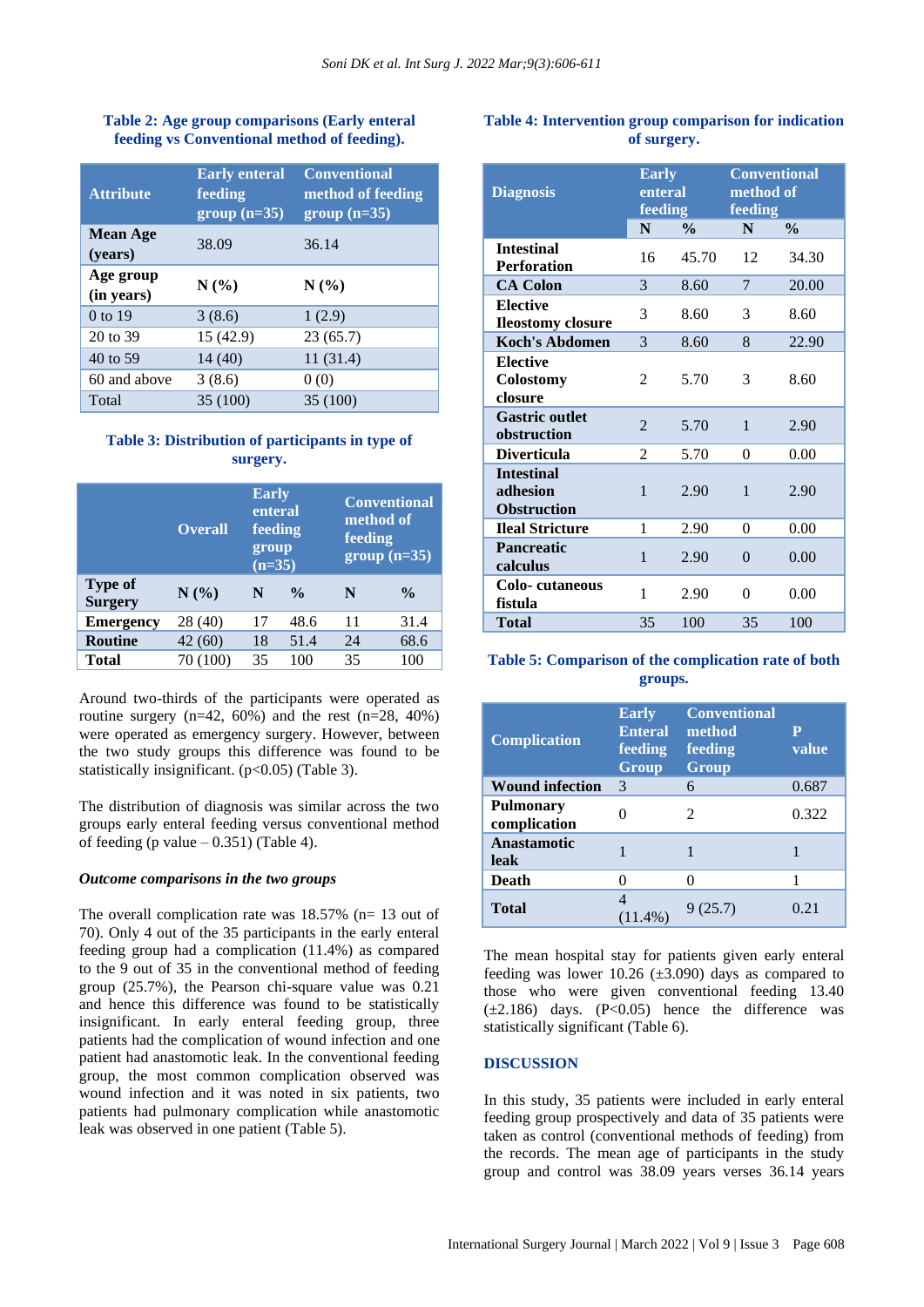respectively. This difference was found to be statistically insignificant (p>0.05).

#### **Table 6: Mean hospital stay (days) in Early enteral feeding group and Conventional method of feeding group.**

|                                                         | <b>Mean</b> | <b>Standard</b><br><b>deviation</b> | ◀⊵<br><b>value</b> |
|---------------------------------------------------------|-------------|-------------------------------------|--------------------|
| <b>Early enteral feeding</b><br>$group(n=35)$           | 10.26       | 3.090                               |                    |
| <b>Conventional method</b><br>of feeding group $(n=35)$ | 13.40       | 2.186                               | 0.028              |

Various studies in the past like Marwah et al in 2007 (mean age of 29.92 years in early group and 38 years in late group), Sundar et al in 2014 (mean age was 26.27 years in early group and 30.8 years in late group (p=0.537), Bajwa et al in 2017 (mean age of patients in early enteral and late group was 38.1±12.104 and 36.13±13.15 years respectively) found similar results as in our study. $^{11,14,15}$ 

Chatterjee et al in 2012 (mean age was 38.18 years in early group and 36.23 years in late group), Ahmad et al in 2013 (mean age for early enteral feeding was  $42\pm13$  years and for late enteral feeding was 44±15 year), Dorai et al in 2016 (mean age was 44.20 years in early enteral feeding and 51.07 years in conventional method of feeding group), all these above studies also shows statistically insignificant results. Whereas Thapa et al in 2011 found much higher mean age which was 50.9±18.44 years in early and  $47.3 \pm 16.75$  year (p=0.516) in late enteral feeding groups. This was due to surgery for carcinoma which is a late age disease itself and this difference was statistically insignificant.<sup>12,13,16,19</sup>

## *Sex distribution*

In our study, as with the overall sex distribution, each age group had a male participants preponderance, but this difference was found to be statistically insignificant (p=0.968). The mean age for male and female participants was 37.37 years and 36.42 years respectively.

In our study, the early enteral feeding group males and females were 77.1% and 22.9% respectively. For conventional feeding group, males and females were 68.6% and 31.4% respectively. This difference was statistically insignificant (p value  $-$  0.592). These findings were comparable to various studies like Marwah et al in 2007 (males were 64% in early and 80% in late group), Chatterjee et al in 2012 (70% males in early group and 76.67% males in late group). Our study and all other similar studies had a male participant's preponderance in each groups and the differences was statistically insignificant. $11,12$ 

#### *Type of surgery*

In our study around two-thirds of the participants were operated as routine surgery (n=42, 60%) and the rest (n=28, 40%) were operated as emergency surgery.

A majority of female participants underwent routine surgery  $(n=18, 94.7%)$  whereas almost the similar number of males underwent emergency surgery (52.9% versus 47.1% respectively). This difference between both males and females was found to be statistically significant (p value–0.000).

Out of those who were in the early enteral feeding group, 48.6% (n=17) underwent emergency surgery and the rest, 51.4% (n=18) went for routine surgery. For the late enteral feeding group, it was 31.4% and 68.6% respectively. However, this difference was found to be statistically insignificant. (p=0.222)

#### *Indications of operation and operative procedures*

In our study diagnoses distribution was similar in early and late feeding group. Most common was perforation peritonitis (45.70% in early and 34.30% in late group) followed by closure of stoma (Ileostomy/colostomy) (14.3%) created for gut perforation or obstruction distal to stoma and Kochs abdomen in the conventional method. Most common cause of operation in Lee et al 2011 was bowel perforation, in Marwah et al in 2007 and in S. Chatterjee et al in 2012 was closure of stoma, in Hyung et al in 2014 was bowel perforation.<sup>11,12,18</sup>

#### *Average hospital stay*

The mean hospital stay in emergency surgery was 9.3 $\pm$ 2.56 days in early feeding group and 12.2  $\pm$ 0.98 days in conventional method of feeding group. The mean hospital stay in routine surgery was 11.2±3.33 days in early feeding group and 14.0±2.36 days in the conventional method group.

For patients given early enteral feeding, the mean hospital stay for patients was  $10.26$  ( $\pm 3.090$ ) days lower as compared to those who were given conventional feeding, where it was observed to be  $13.40$  ( $\pm$ 2.186) days. This amounted to a mean difference of -3.143 with a p value of 0.028 hence the difference was highly statistically significant.

The mean postoperative hospital stay in Bajwa et al in 2017 found that was 7.4 days (SD=4.966) in early and 10.133 days (SD=5.09) in the late group, while in Thapa et al study in 2011 there was post-operative hospital stay of 5.5±0.58 days in early enteral feeding group and  $9.5\pm2.89$  days in the late enteral feeding group, which was statistically significant as compared to our study.<sup>15,16</sup>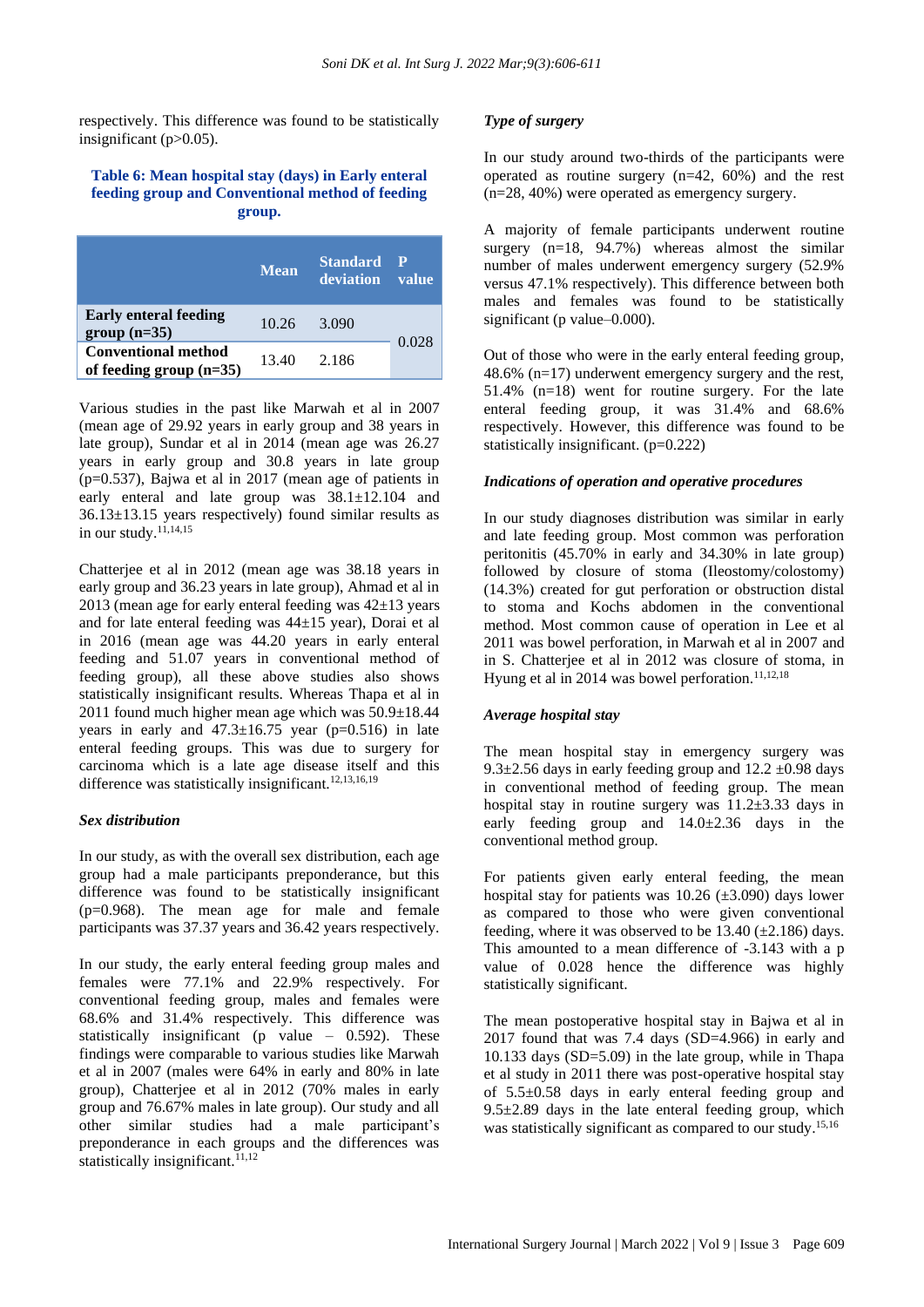#### *Postoperative complications*

Total complication rate was 18.5% (13 out of 70). 4 out of 35 (11.4%) in early group (3 wound infection, one anastamotic leak) and 9 out of 35 (25.7%) in late group (6 wound infection cases, 2 pulmonary complication, and one anastomotic leak) was observed. Kishore et al in 2014 found 4 out of 37 in early (2 pulmonary complication, one leak, one abdominal distension) and 7 out of 37 in late group (3 anastomotic leak, 3 pulmonary complication and one abdominal distension).<sup>18</sup>

#### *Surgical wound infection*

In surgical wound infection, the key goals are the use of good surgical technique to avoid tissue trauma. Other known risk factors for development of wound infections include advanced age, obesity, diabetes mellitus, smoking, malnutrition, altered immune response, and preoperative hospitalization presence of infection at remote body site, length of operation and use of surgical drains.

In our study, the incidence of wound infection was seen in 3 cases in early enteral group, while in conventional group it was seen in six patients.

It was suggested that early enteral nutrition leads to decrease in wound infection.

A Meta-analysis published by Stephen et al in 2001 observed reduction of wound infection in early feeding group. Lee et al in 2011, Sunder et al in 2014 and Chatterjee et al in 2012 also observed lesser number of wound infection cases in early group but failed to reach the significance  $(p>0.05)$ .<sup>1,12,14,18</sup>

#### *Anastomotic leak*

In our study, 2 anastomotic leak cases were observed. One case of leak belonged to ileostomy closure (in early enteral feeding group) and the other one was after resection anastomosis of ileum (in conventional method of feeding).

All the cases undergone re-laparotomy and ileostomy was created. On exploration we found that anastamotic leak is because of faulty technique in both groups. And no statistical significance was found amongst early and late feeding groups in our study.

In Bajwa et al in 2017 study, rate of anastomotic site leak was 13.33% in early group and 6.67% in late group which was almost equal.<sup>15</sup> Thapa et al in 2011 also observed that out of 20 patients in early group anastomotic site leak was seen in one case while in 2 cases in late group but cause of anastamotic leak is not known.<sup>16</sup>

#### *Pulmonary complications*

In our study the pulmonary complications were not seen in early enteral feeding groups while in conventional feeding group, it was seen in 2 patients (p value is 0.1548 i.e. insignificant). Pulmonary complication prolonged length of stay in conventional feeding group suggesting that early feeding resulted in better fluid balance. Pulmonary complication was seen in conventional feeding because they kept the nasogastric tube for longer period which was a risk factor for aspiration pneumonia. Many studies suggested that pulmonary complication is associated with prolong use of nasogastric tube because of aspiration pneumonia.

In 2001, the meta-analysis conducted by Lewis et al the incidence of pneumonia and abdominal abscess was less in early feeding group but results were not significant statistically ( $p=0.85$  and 0.84 respectively).<sup>1</sup>

In 1992, Moore et al showed a meta-analysis of high-risk surgical patients. It was noted that early feeding was associated with a lower incidence of pneumonia and other septic complications.<sup>20</sup>

#### *Limitations*

This study was a small study and control were taken from past i.e. from hospital records and cases were taken prospectively. So, for more significant results a larger study is warranted in which cases and controls both are taken prospectively and observation should be done on maximum no. of patients.

## **CONCLUSION**

Following conclusion can be drawn from the study: The mean hospital stay for patients given early enteral feeding was lower as compared to those who were given conventional feeding. The overall complication rate was 18.5 % (n=13 out of 70). Only 4 out of the 35 participants in the early enteral feeding group had a complication (11.4 %) as compared to the 9 out of 35 participants in the late enteral feeding group (25.7 %), the Pearson chisquare value was 0.21 and hence this difference was found to be statistically insignificant. Hence, no major complication difference was seen in both groups. So early enteral feeding has been found beneficial in most of the studies worldwide. It is validated from time and again by various researchers. Hence, it is time to open our minds and embrace it to improve surgical outcome in gastrointestinal surgery practice.

*Funding: No funding sources Conflict of interest: None declared Ethical approval: The study was approved by the Institutional Ethics Committee*